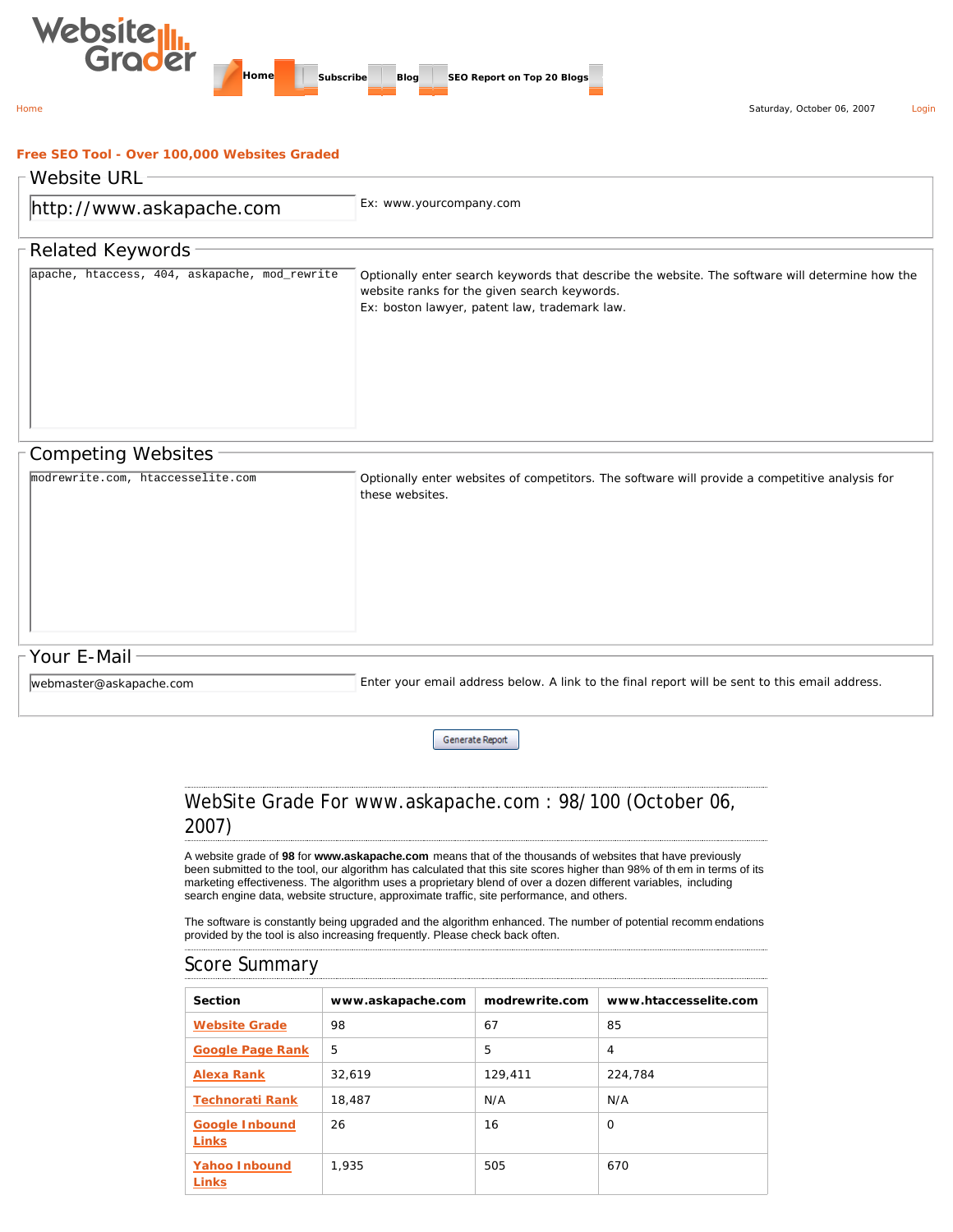| Count                                 |       |     |
|---------------------------------------|-------|-----|
| <b>Google Indexed</b><br>671<br>Pages | 6.940 | 323 |

### Google PageRank : 5

"Google PageRank relies on the uniquely democratic nature of the web by using its vast link structure as an indicator of an individual page's value. In essence, Google interprets a link from page A to page B as a vote, by page A, for page B. But, Google looks at more than the sheer volume of votes, or links a page receiv es; it also analyzes the page that casts the vote. Votes cast by pages that are themselves important weigh more heavily and help to make other pages important." -From Google

#### Learn More \_\_\_\_\_\_\_\_\_\_\_\_\_\_\_\_\_\_\_\_\_\_\_\_\_\_\_\_\_\_

#### Web Page Structure

To learn more about what meta-data is and why it is important, take a look at the following article:

#### SEO for Small Business Executives: Understanding the Magic Of Meta-Data

| Title:            | AskApache                                                                                                                                                                                                      |
|-------------------|----------------------------------------------------------------------------------------------------------------------------------------------------------------------------------------------------------------|
| Description:      | Web Development and Design blog about Web Servers and Internet Protocols<br>detailing Security with htaccess tutorials and example mod rewrite                                                                 |
| Meta<br>Keywords: | htaccess, apache, security, seo, wordpress, php, cache, webmaster, dreamhost,<br>linux unix bsd, google, web tools, shell scripting, javascript, making money, web<br>design, css, windows, phpbb, flash, ajax |

#### High Number Of Meta Keywords

There are a high number of keywords in the meta-data of the web page. We believe that though the search engines don't weigh keywords as heavily as they used to, they're still important to get right. By using a high number of keywords, it is possible that you are diluting the effect of your most important keywords. We would suggest keeping the keywords to 10 or less. Currently, this site has 21 keywords in the meta-data.

Website seems to be using Google Analytics

### Domain Info

| Registrar:           | NEW DREAM NETWORK, LLC     |
|----------------------|----------------------------|
| Registered On:       | August 29, 2006 @ 12:00 AM |
| Domain Age (days) :  | 403                        |
| Expires On :         | August 29, 2014 @ 12:00 AM |
| Days To Expiration : | 2.518                      |

#### Heading Summary

Similar to how newspapers and magazines use headings and sub-headings to help readers, websites can use special tags in their HTML. These tags not only help human readers read the content, they also help search engine spiders better understand the content on a page and what is most important. It is generally a good i dea to use heading tags to help signal to the search engines, what the web page is about.

#### Heading Summary

| <b>Heading Type</b> | Text                                                             |
|---------------------|------------------------------------------------------------------|
| Second-Level (H2)   | Story by Author of PING for UNIX                                 |
| Second-Level (H2)   | Language/Country specific Google Search Engine's                 |
| Second-Level (H2)   | The REAL Way to Optimize AdSense                                 |
| Second-Level (H2)   | If you can crash your daemon, you likely have a security problem |
| Second-Level (H2)   | Apache HTTPD Google CSE                                          |
| Second-Level (H2)   | Login to Google AdSense using PHP                                |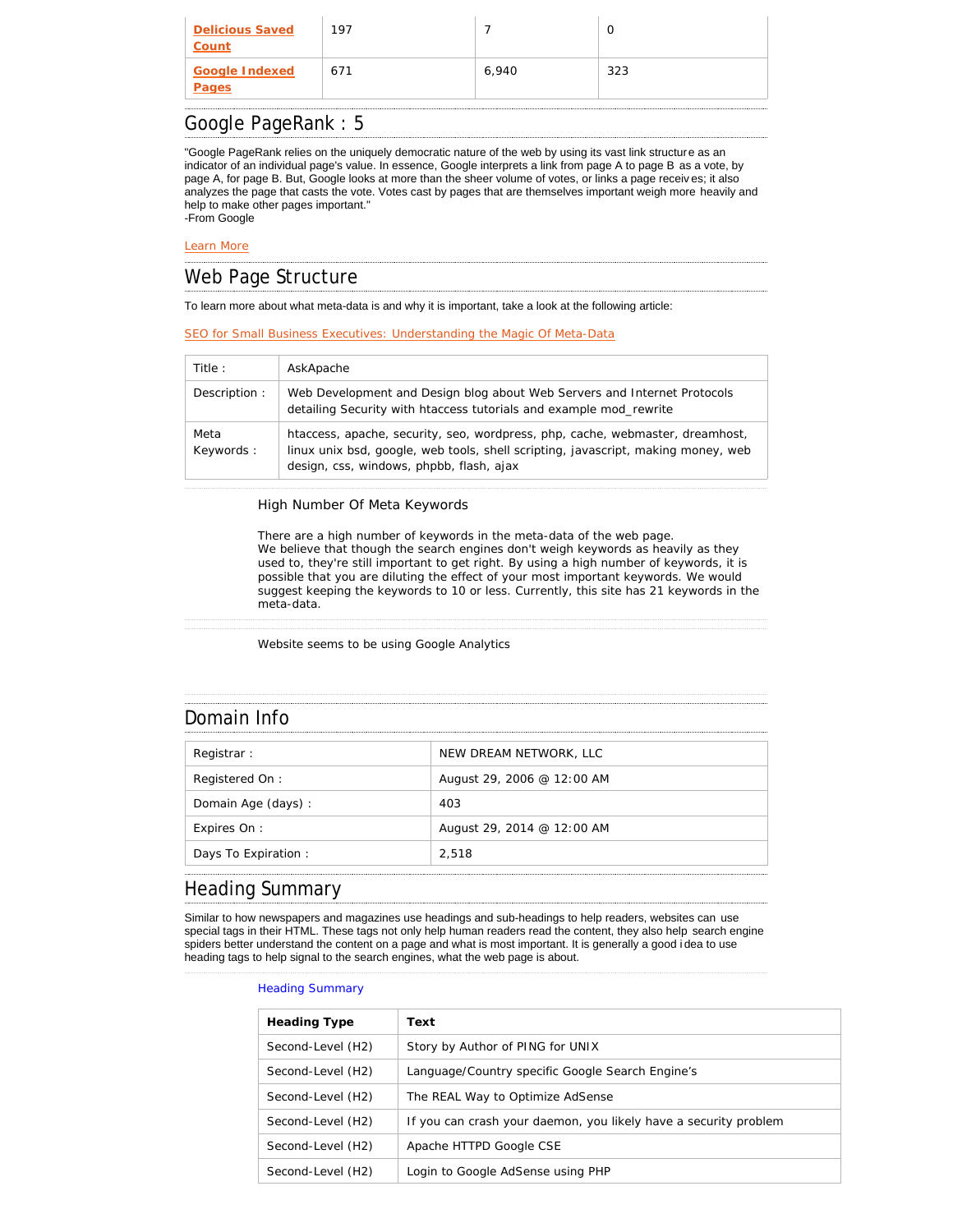| Second-Level (H2) | Freshen your Anti-virus, Anti-Rootkits, and Anti-Spyware |
|-------------------|----------------------------------------------------------|
| Second-Level (H2) | WordPress Google 404 Plugin                              |
| Second-Level (H2) | WordPress RewriteRules Viewer                            |
| Second-Level (H2) | Firefox Adsense WordPress Plugin                         |
| Second-Level (H2) | Speed Tips: Use Multiple SubDomains                      |
| Second-Level (H2) | Hack WP-Cache for Maximum Speed                          |
| Third-Level (H3)  | Someone's Reading                                        |
| Third-Level (H3)  | Popular                                                  |
| Third-Level (H3)  | My Favs                                                  |
| Third-Level (H3)  | AskApache Tools                                          |
| Third-Level (H3)  | Topics                                                   |
| Third-Level (H3)  | Forum                                                    |

# Image Summary

Images are a great way to enhance a website from a user's perspective. However, it is important to note that search engine crawlers cannot really "see" images. So, if you have lots of images that contain textual content within the image itself, this content will not be seen by the crawlers.

HTML helps address this issue by providing a way to specify the textual content for an image using the "alt" attribute. The alt attribute allows web pages to assign specific text as the "alternative" content for images for those that cannot view the images themselves. This can be search engine crawlers or text-only web browsers.

#### Image List

| <b>URL</b>                                                                       | Text                                                                               |
|----------------------------------------------------------------------------------|------------------------------------------------------------------------------------|
| http://z.askapache.com/uploads/2007/10/google_usa_flag.thumbnail.gif             | Google U.S.<br>Government<br>Search                                                |
| http://z.askapache.com/uploads/2007/10/adsense-optimized.thumbnail.png           | AdSense<br>Optimized<br>using Colors<br>and Position                               |
| http://z.askapache.com/uploads/2007/09/apache-cse.gif                            | Apache<br><b>HTTPD</b><br>mod rewrite<br>.htaccess<br><b>CSE</b>                   |
| http://z.askapache.com/uploads/2007/09/avg-anti-rootkit.thumbnail.png            | Rootkit<br>Detection                                                               |
| http://z.askapache.com/i/google404.png                                           | 404 Not<br>Found page<br>using Google<br>Ajax Search<br>API                        |
| http://z.askapache.com/uploads/2007/09/aa-rewrite-panel-default-sm.thumbnail.png | AskApache<br><b>RewriteRules</b><br>Viewer<br>Plugin Panel                         |
| http://z.askapache.com/uploads/2007/09/aa-firefox-adsense.thumbnail.png          | ScreenShot<br>$\alpha$ f<br>WordPress<br>Plugin<br>AskApache<br>Firefox<br>Adsense |
| http://z.askapache.com/uploads/2007/09/wp-cache-hack2.thumbnail.png              | WP-Cache<br>with Full<br>AskApache<br>Hack                                         |
| http://pixel.quantserve.com/pixel/p-5e44cjdXWaqOA.gif                            | Quantcast                                                                          |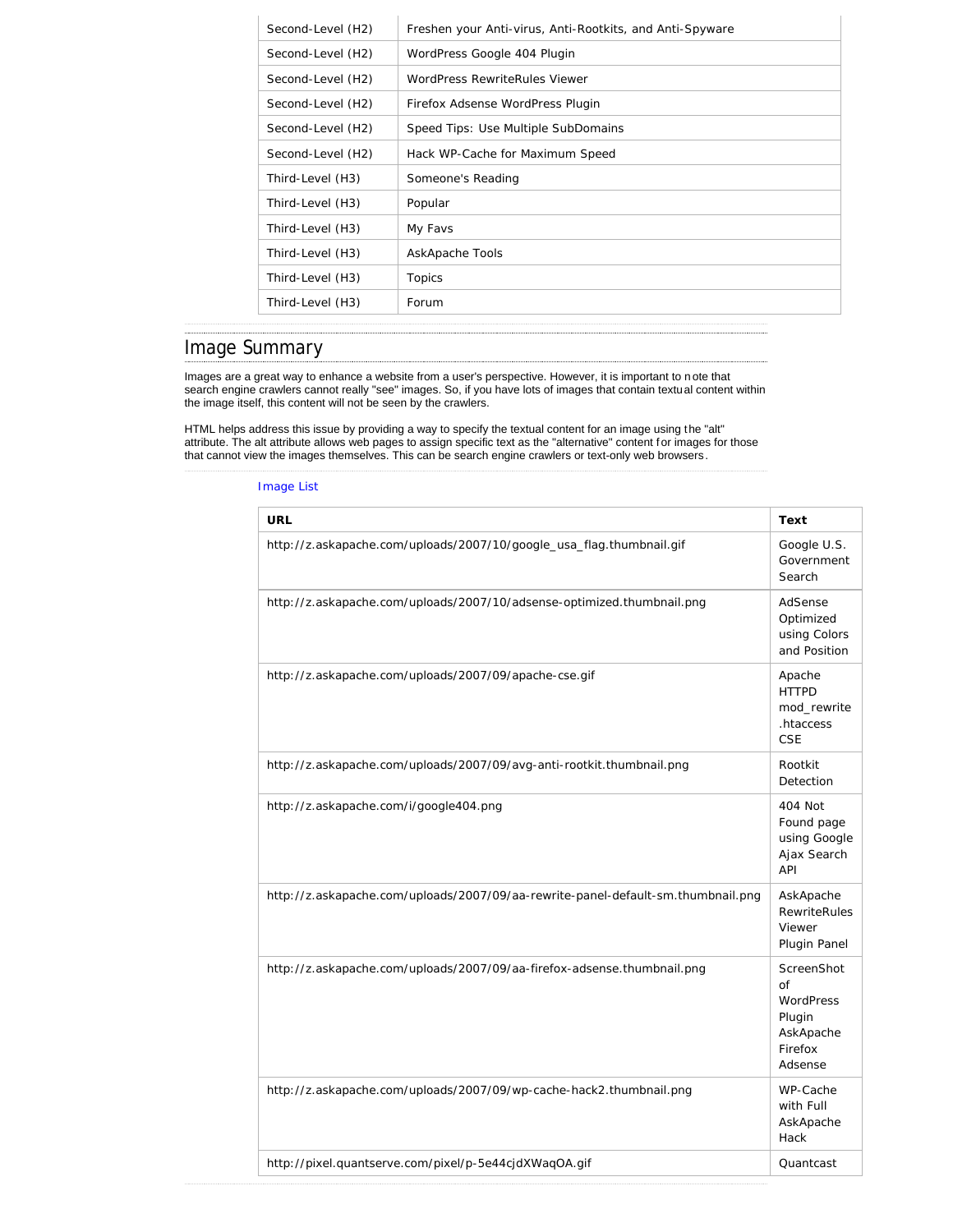## Google Indexed Pages : 671

Measures the approximate number of pages on http://www.askapache.com/ that have been stored in the G oogle index. The Google web crawler will visit the website periodically and look for new content and store it in its index. Generally, the more pages a website has within the Google cache, the better.

## Google Crawl Date : October 05, 2007 @ 06:12 PM

Google will periodically crawl websites looking for new and updated content. In general, it is desired to have the frequency with which Google crawls a site to be higher, rather than lower. Sites that get crawled more often have more frequent updates and more authority.

#### Conversion Methods

The WebSite grader attempts to measure both the ability for a website to *attract* traffic and the ability to *convert* that traffic into qualified leads and prospects. The software searches for common conversion mechanisms s uch as "calls to action". Examples include RSS feeds, email subscription forms and other ways that site visitors can express interest in the offering.

### Inbound Links

One of the most important measures for a website is how many other sites are linking to it. The more links the better.

Links Summary

| Google: | 26    |
|---------|-------|
| Yahoo:  | 1,935 |
|         |       |

## Technorati Ranking : 18,487

Technorati is a popular website ranking service. It measures the popularity of a given website as compared to all other sites that have been submitted to its system.

This website currently has a Technorati ranking of 18,487.

## del.icio.us bookmarks : 197

del.icio.us is a web-based bookmarking site. Delicious users save their bookmarks on the website so they can access them from any browser. A website that has many users bookmarking it is generally popular and will get more traffic. **http://www.askapache.com/** has about **197** bookmarks stored.

# Alexa Traffic Ranking : 32,619

Alexa is an online service that measures the approximate traffic for millions of sites on the Internet.

The website http://www.askapache.com/ has a ranking of 32,619. This means that it is the 32,619th mo st trafficed site on the web -- as measured by Alexa.

## Readability Level : Advanced Degree (PhD)

This score measures the approximate level of education necessary to read and understand the web page content. In most cases, the content should be made to be simple so that a majority of the target audience can understand it.

#### Search Rankings

|             | www.askapache.com | modrewrite.com | htaccesselite.com |
|-------------|-------------------|----------------|-------------------|
| apache      | $100+$            | $100+$         | $100+$            |
| htaccess    | 6                 | $100+$         | $100+$            |
| 404         | 43                | $100+$         | $100+$            |
| askapache   |                   | $100+$         | $100+$            |
| mod rewrite | 13                | 7              | 82                |

### digg.com Submission Summary

The website www.askapache.com has had **100** articles submitted to digg.com. These articles received a total of **510** diggs (votes) and **0** of these articles made it to the front page of digg.com.

## Please Register

To get access to more features, please register for the site. The full software will remain free fo r a limited time.